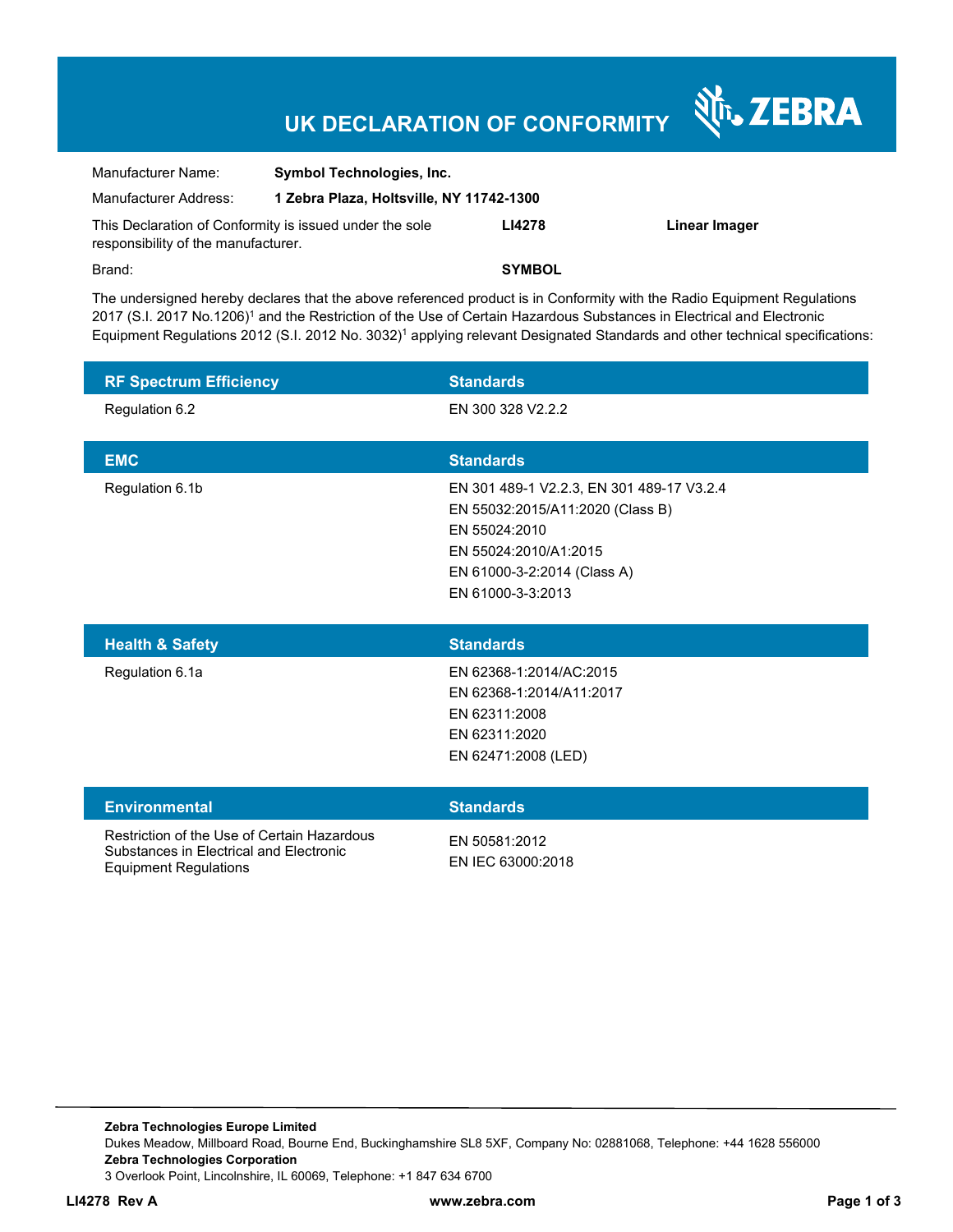### **UK DECLARATION OF CONFORMITY**



With regard to the Radio Equipment Regulations 2017 (S.I. 2017 No.1206)<sup>1</sup>, the conformity assessment procedure referred to in regulation 41(4)(a) and detailed in Schedule 2 has been followed.

1 As amended by applicable EU withdrawal legislation implemented at the time of issuing this declaration

**Signed on behalf of Symbol Technologies Inc. (wholly owned subsidiary of Zebra Technologies Corp.)**

*(Signature of authorized person)* Marco Belli Rev: A Sr. Manager, Regulatory **Date: 29 April 2021** Place: Bourne End, UK